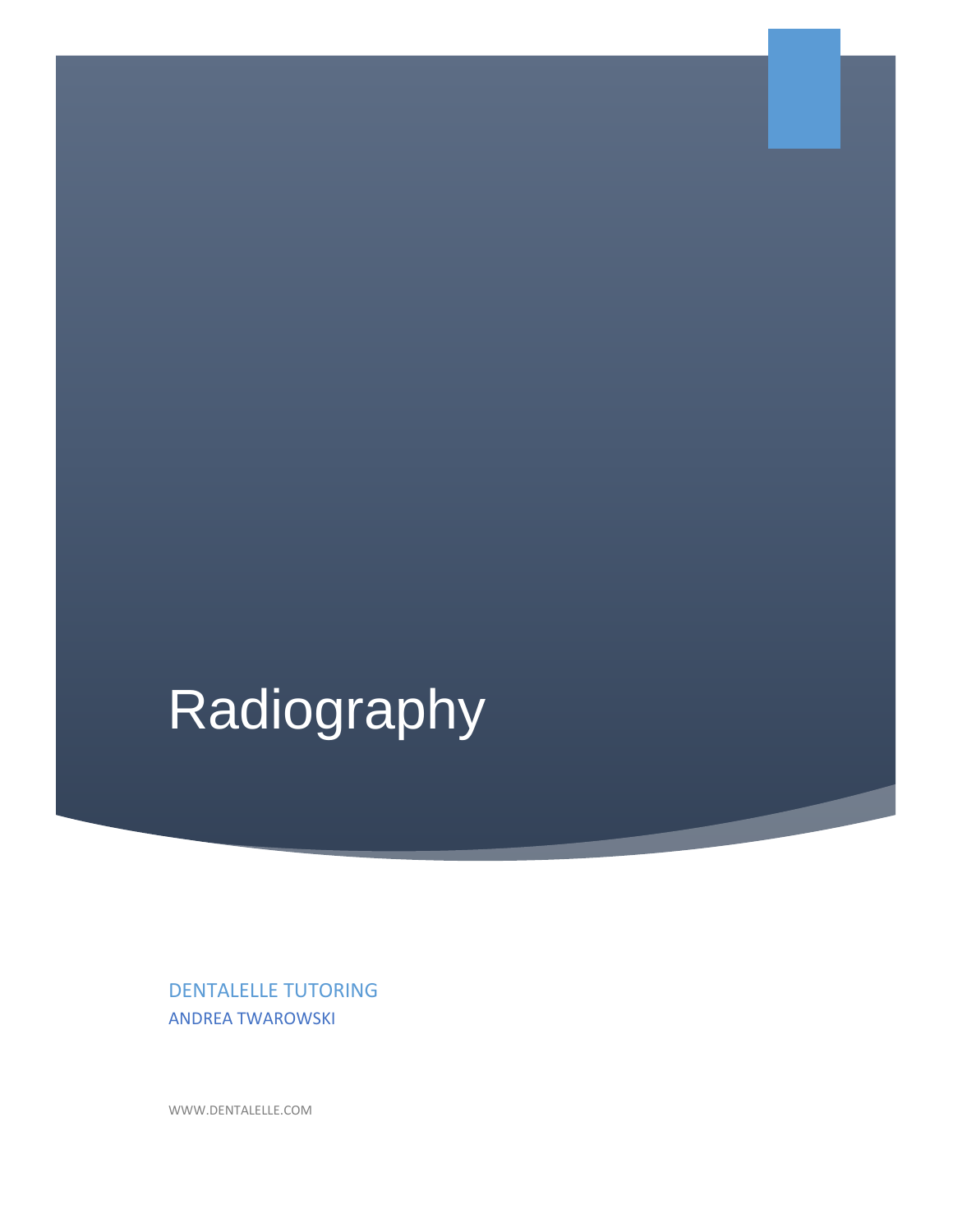### **COMMON UNITS of Radiation Measurement -**

### **Roentgen (R)**

The Roentgen is a unit used to measure a quantity called **exposure**. It is a measure of the ionizations of the molecules in a mass of air. This can only be used to describe an amount of gamma and X-rays, and only in air. The main advantage of this unit is that it is easy to measure directly, but it is limited because it is only for deposition in air, and only for gamma and x rays. One Roentgen is equal depositing to 2.58 x 10<sup>-4</sup> coulombs per kg of dry air.

### **RAD (Radiation Absorbed Dose)**

The RAD is a unit used to measure a quantity called **absorbed dose**. This relates to the amount of energy actually absorbed in some material. The unit RAD can be used for any type of radiation, but it does not describe the biological effects of the different radiations. One RAD is defined as the absorption of 100 ergs per gram of material.

### **REM (Roentgen Equivalent Man)**

The rem is a unit used to derive a quantity called **equivalent dose**. This relates the absorbed dose in human tissue to the effective biological damage of the radiation. Not all radiation has the same biological effect, even for the same amount of absorbed dose. Equivalent dose is often expressed in terms of thousandths of a rem, or millirem.

## **COMMON UNITS of Radiation Measurement - SI - INTERNATIONAL STANDARD**

### **Gray (Gy)**

The gray is a unit used to measure a quantity called **absorbed dose**. This relates to the amount of energy actually absorbed in some material. One gray is equal to one joule of energy deposited in one kg of a material. The unit gray can be used for any type of radiation, but it does not describe the biological effects of the different radiations. Absorbed dose is often expressed in terms of hundredths of a gray, or centi-grays. One gray is equivalent to 100 RAD.

## **Sievert (Sv)**

The Sievert is a unit used to derive a quantity called **equivalent dose**. This relates the absorbed dose in human tissue to the effective biological damage of the radiation. Not all radiation has the same biological effect, even for the same amount of absorbed dose. Equivalent dose is often expressed in terms of millionths of a Sievert, or micro-Sievert. To determine equivalent dose (Sv), multiply absorbed dose (Gy) by a quality factor (Q) that is unique to the of incident radiation. One Sievert is equivalent to 100 rem.